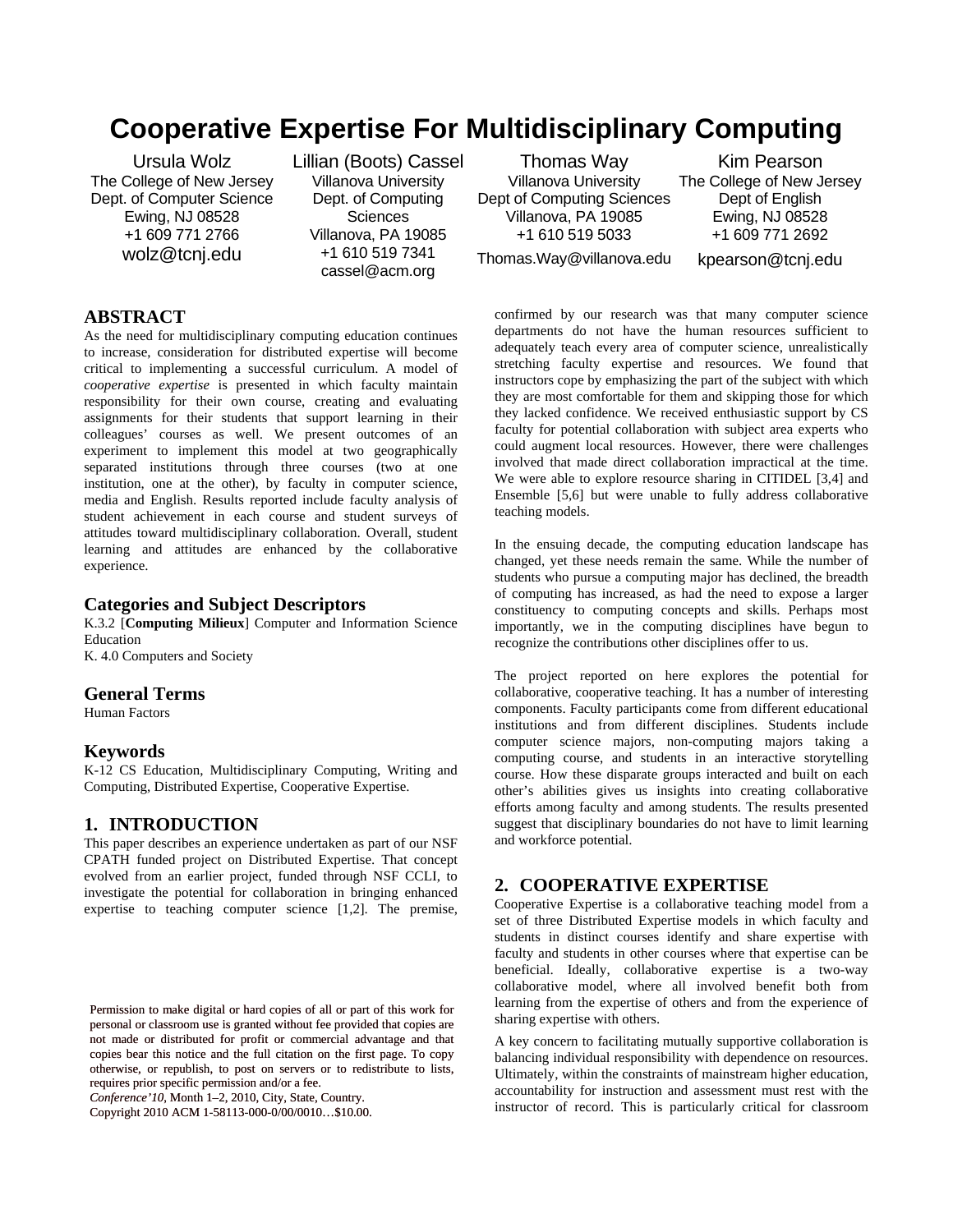instruction where outside forces (e.g. institutional expectations) may not completely embrace a collaborative cooperative model. An instruction takes responsibility for the course syllabus. A student takes responsibility for completing assignments. Cooperative class expectations for both the instructor and student must provide "fault tolerance," that is, fall-back mechanisms for resource failure – when an instructor or student on whom your work relies, fails to deliver in the expected manner.

To address this in the collaborative model, based on experience from the previous year, we designed curriculum for three codependent courses, where each faculty member was fully responsible for just one course. Furthermore, assignments were designed to provide enrichment for the other courses, but no assignment was created that depended upon deliverables from students outside the immediate course. Two face-to-face meetings of the collaborating faculty members, prior to the start of the semester, provided an opportunity to negotiate where, when and how student assignments could support learning between courses.

Three design deliverables provided the focus for the courses. To varying degrees all three courses contributed to design documents and prototype implementations of the following:

- A sprite editor for producing 2-D animation strips.
- A story engine for interactive storytelling.
- A two player game engine for a mobile device.

Cooperative Expertise is a collaborative teaching model from a set of three Distributed Expertise models where faculty and students in distinct courses identify and share expertise with faculty and students in other courses where that expertise can be beneficial. Ideally, collaborative expertise is a two-way collaborative model, where all involved benefit both from learning from the expertise of others and from the experience of sharing expertise with others.

#### **2.1 Models of Distributed Expertise**

We have identified three models of Distributed Expertise that define the center and endpoints of a spectrum of collaborative approaches to sharing expertise in education [7]. The models are: Remote Expert with Local Facilitator (RE), where faculty expertise resides at one institution and benefits faculty and students at another institution; the Cooperative Experts (CE), where faculty at two collaborating institutions exchange mutually beneficial expertise with the other; and, the Special Resource (SR) model, where expertise is shared in more of a one-time or guest instructor format.

#### **2.2 Multidisciplinary Computing**

The TCNJ faculty members have been active participants in multi-disciplinary computing experiences for almost a decade[8,9] A two semester upper level experience in game design and implementation continues to provide the anchor. A firm principle of this experience is that each student brings personal expertise to the enterprise as well as highly personalized learning goals within the framework of broad course objectives. One of those objectives is for students to demonstrate through deliverables and reflective essays how diverse expertise contributes to the software enterprise. In past years, we have drawn on assignments from other courses including animation,

artificial intelligence and interaction design. The deliverables, however, were defined entirely within the games course, with individual students choosing to do major projects based on specifications defined by the games students to augment the game implementation. The work done outside the course was never mission critical. This was not by instructor design, but has emerged as a significant component of the course.

Last year, the authors created a cooperative experience between our two institutions between the second semester games class at TCNJ and an introductory game design class at Villanova which was open to all majors. Our primary focus was to "outsource" technical development from the games course at TCNJ to the more experienced computer science students in the introductory games course. This was a very different model from prior experiences at TCNJ because the outsourced programming work was expected to be mission critical. Results reported in detail in [7] confirm that students learned to appreciate multidisciplinary cooperation. However, the TCNJ games class deliverables were completed without any significant contribution from the Villanova students. As a means of self-protection (in order to deliver prototypes) the games students gradually moved the outsourced contributions to the background and augmentation status we had experienced in prior semesters.

#### **2.3 Responsibility and Accountability**

The mixed success of the prior year led the instructors to analyze how to support better cooperation and collaboration between students. This is a problem in any partnered approach to technology skills development. Because the US undergraduate experience is entrenched in an individualistic accountability tradition (e.g. grades), there is an inherent tension between the goals of collaboration and accountability. While industry is searching for computing expertise that includes "plays well with others", the pedagogy of the traditional classroom, especially across institutions is antithetical to this goal.

Our proposed solution was to compromise on sharing in the interest of student self-protection. The structure of our cooperative experiment held to the following:

- 1) Each assignment would be assessed by the faculty of record for the course in which the student was enrolled, using rubrics and criteria solely the responsibility of that instructor.
- 2) Assignments in a particular class, whether to the group or an individual had to have a clearly defined objective related to the course goals of that course (e.g. no busy work, much less to support another course.)
- 3) Deliverables assigned in one course should not be mission critical to deliverables in another course, that is, a student's ability to complete an assignment should not be dependent upon the work of a student in another course.

In retrospect these principles seem obvious, and can be applied in a single cooperative classroom as well. However, despite our own extensive experience with multidisciplinary computing classrooms, we did not fully appreciate this until we were immersed in the cross-institutional experience.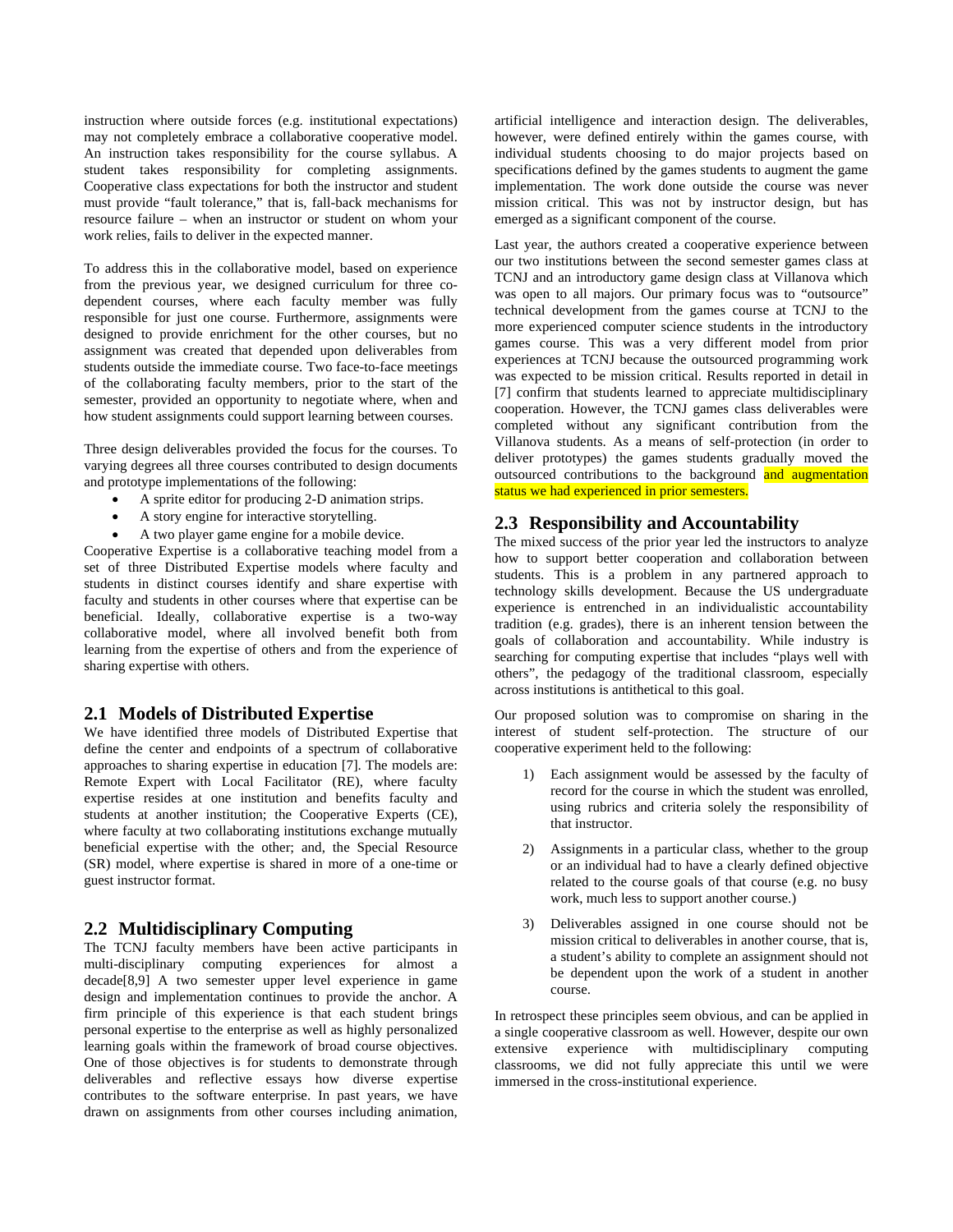## **3. Cooperative Curriculum**

The Game Implementation course at TCNJ is a spring semester experience in video game development that focuses on project management and software implementation. It follows a fall course in which game engine architecture and game design are emphasized through the development of a robust design document that includes a game story, interface design, media prototyping (e.g. graphics, sound and music.) This upper level course with permission of instructor prerequisite is offered as a cross-listed course in Computer Science and Interactive Multimedia attracting students from majors across campus

The Software Engineering course offered at Villanova University is taken in the second semester of the junior year, and is a software specification and design course that provides students with a theoretical and practical background in the topic while preparing students to apply their educational experiences to their career.

Interactive Storytelling (IS) is an advanced class in the Professional Writing focus area of the Interactive Multimedia major at The College of New Jersey. The class requires students to consider the ways in which the use of interactive technologies and media create new possibilities and challenges for storytellers. Students create and critique stories that aspire to blend the principles of narrative theory with elegant software design.

#### **3.1 Course Objectives**

The principal Cooperative Expertise objective for students in Software Engineering simulate real-world software engineering practices of software design, specification, consultation, evaluation and testing through practical and collaborative exercises that benefit students in the other two courses. A secondary objective is to expose students to faculty and student expertise in game design and interactive storytelling, to place software engineering concepts within the context of concrete applications.

As a self-contained unit, the Games Implementation course at TCNJ focuses on multidisciplinary cooperation and highly individualized learning to accomplish a technical task. Students learn project management via an immersive experience. A major focus of this class is developing an appreciation for the complex skill set required to produce a highly interactive piece of computing software. The principle objective for with regard to cooperative expertise was to provide students with insight into distance communication in the project cycle.

The learning goals for the Interactive Storytelling course expect students to identify and classify interactive stories, both in terms of their interactive features and their narrative structures. Students are expected to analyze and critique the technical and design features of interactive narratives on the basis of their contributions to storytelling, and examine and apply existing interactive multimedia tools to the creation of interactive narratives. Students are also expected to discuss and hypothesize ways in which this genre of storytelling might evolve.. They should be able to understand and make reasoned arguments about the social, cultural and ethical value of interactive storytelling techniques and artifacts. As such, this course was expected to provide realistic "clients" for the software engineering course, and game designer expertise for the games course.

# **3.2 Enrichment Assignments**

Specific enrichment activities were assigned to students in the collaborating courses to provide all students involved with opportunities to support the learning of students in other course while applying the skills and experience learned in their own courses. These enrichment assignments were broken down as follows.

In support of Games by Software Engineering:

- Design evaluation of a sprite editor software specification by the Software Engineering class, with an offer to a student team to take on implementation as a semester project.
- Specific SE student team project to design and implement a prototype sprite editor tool, which included a software design and implementation phase, in-class demonstration of prototypes, and comparison with needs of Games course.
- Consulting on iPhone programming by SE students, primarily identifying student expertise, although this available resourse was not used by Games students.
- In-class discussion of distributed collaboration on game design projects, how the process would work, and how it works in industry.

In Support of Games by Interactive Storytelling:

- Provide literary analysis of the game story, highlighting concepts of genre, narrative structure and story consistency.
- Via sample stories developed in the Wolz story engine, articulate relationship between story engines and game engine logic system. Provide insight into data structures to support complex story.
- Contribute to discussions of level elaboration and overall story consistency.

In support of Interactive Storytelling by Software Engineering:

- Interactive story evaluation of four stories from usability and software design perspectives, include code review when available, students gained experience with Flash, Scratch and Processing.
- Evaluation of existing free and open source interactive storytelling engines, which was done by one student, though outcome was weak.
- Collaboration on a software requirements and design specification of an interactive storytelling engine.
- In-class discussion of distributed collaboration on interactive storytelling projects, to motivate active learning activities.

In support of Interactive Storytelling by Games:

- Provide interactive story for a two person game for literary analysis.
- Provide consulting services via code review with regard to logic implementation of assigned interactive stories (e.g. provide technical expertise in implementing stories within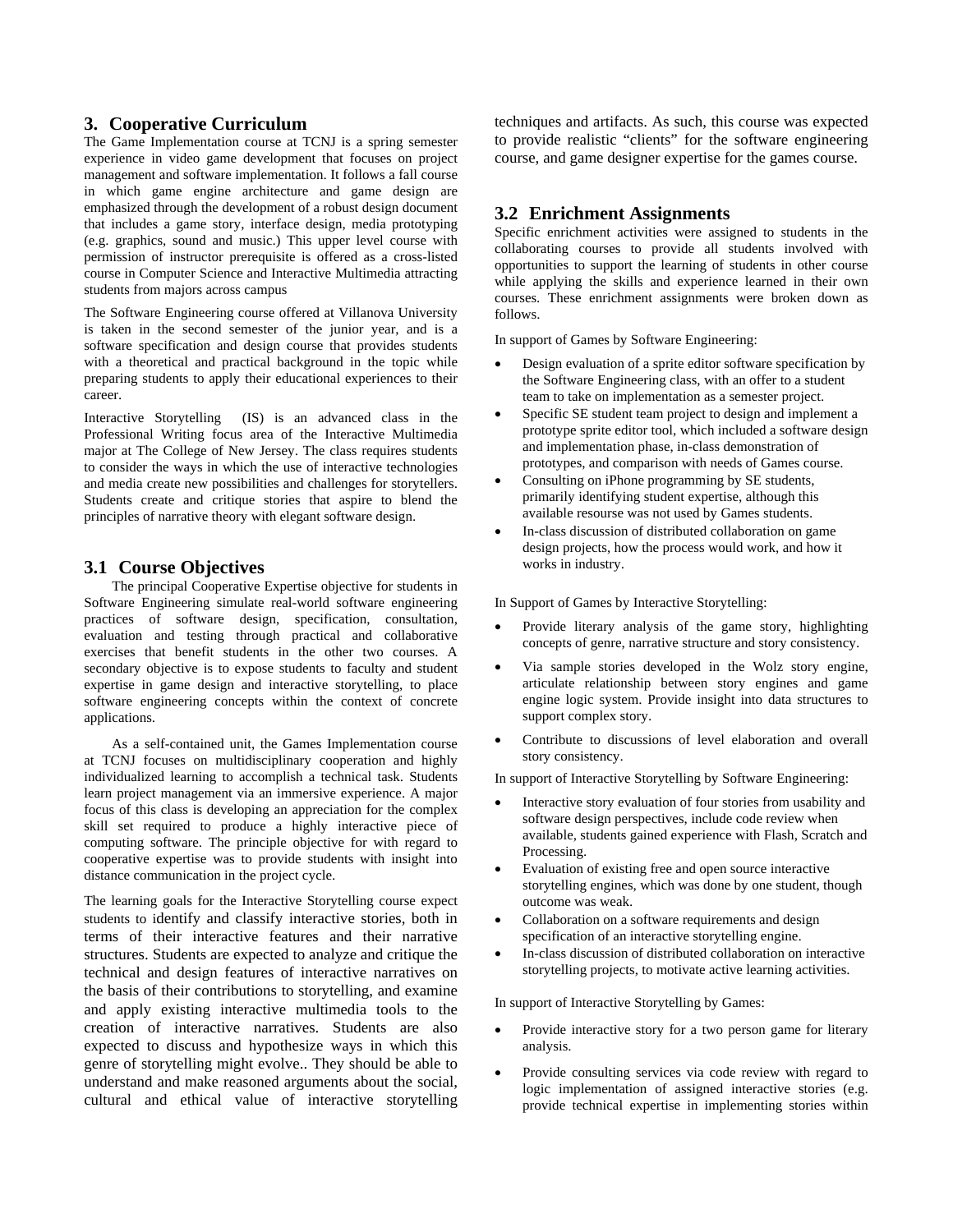the Wolz story engine prototype.) Analyze shortcomings of Wolz story engine based on experience with game story.

• Provide real-world opportunities for interactive storytelling students to elaborate on level concepts (e.g. flesh out interactivity and narrative in the game levels.)

In support of Software Engineering by Games:

- Act as client for development of sprite editor, research existing technology and what software needs to be adapted and enhances.
- Contribute design perspective to story engine development based on implementation of game story to both console and mobile device.
- Create design specifications for data communication needs for two player cross-platform game (web-based Java applet and iPhone), soliciting technical expertise from SE class.

In support of Software Engineering by Interactive Storytelling

- Provide client perspective for storytelling engine.
- Provide opportunity for code critique on engine.
- Provide feedback on sprite editor usability for storytelling.

#### **4. RESEARCH METHODOLOGY**

This is what we set out to do:

*Objective: To demonstrate how four courses, each with its own learning outcomes can be coordinated to enhance learning and support faculty expertise in a multidisciplinary manner through the development of three deliverables: an iPhone game (based on a design developed in Games I at TCNJ), a Sprite editor, and a Storytelling Engine.* 

Please note that fairly early on we abandoned including one course taught at Villanova, a non-major computing course. Discussion of this occurs in Section 5.

*Methodology: Three faculty from two institutions will coordinate course activities among four classes: Wolz, Games II at TCNJ; Pearson, Interactive Storytelling at TCNJ, Way, Software Engineering at Villanova; Way, Digital Media at Villanova. Course activities will require individual students to coordinate with peers in other classes to complete development of the three deliverables. Expertise sharing will be documented, with the expectation that it will be reciprocal, that is, no class will act solely as client, consultant or developer.* 

#### **4.1 Report on Deliverables**

Outcomes were both expected and surprising. The crosscollaboration took the responsibility for directing deliverables development away from the instructors as expected, however the anticipated path was influenced by the "real world" roles each class took on as client.

A sprite editor design was produced, however, the focus of the ultimate design, influenced heavily by the animators in the games course, was significantly different from that initially conceived by the software engineering students. Whereas the Villanova students wanted to focus on cutting up a sprite sheet (a document that holds all of the possible positions of a sprite) into individual animation cells, the games animators needed the inverse system: a way to take individual drawings created in Photoshop and merge them into a Sprite sheet. Low level specification of layout on the sheet, agreement on number of drawings per animation, granularity of animation and a host of other details with which animators are intimately acquainted were communicated to the design team at Villanova.

A prototype story engine, created by Wolz was adopted by the Interactive Story telling students, some of whom developed programming expertise as they personally enhanced the engine at code level. The games class did considerable analysis of how to take a story narrative and translate it into a data structure and logic. A student in the games course led an effort by the software engineering students to encompass exploitation of the engine to support game design. Thus students in all three classes were engaged in the conversations about the boundaries between interactive story and game design. While this project was not a major focus in any of the three classes with regard to explicit deliverables, it became a point of departure for curricular issues in all three classes: in Software Engineering regarding assumptions about design specifications, in Interactive Storytelling regarding linear versus interactive storytelling, and in Games regarding the implentatnion of a story concept as a logic and data structure.

Contrary to expectations for "outsourcing" and "expert consulting" the game course students were unable to derive much technical expertise on iPhone programming from the software engineering class. Instead they were very actively dependent upon the interactive storytelling students to contribute to developing a plausible game. In retrospect this reaffirms some of the social dynamics of the previous year when the SE class was considered an outsourcing site. Both years the SE students did not have ownership of the implementation development – they were not responsible for a particular component or block of code. The lag time in contacting them, as well as the lack of establishing trust over distance meant that the Games students relied on each other in face-to-face rather than try to distance communication technology. We posit that the heavy influence of undergraduate culture came into play here. Despite herculean efforts on the part of the instructors to forestall it, the students all still did major work at the last moment, typically through the night prior to the next class meeting. The reality of the undergraduate experience trumped our best efforts.

The major lesson learned by the instructors was to support a pedagogy akin to agile design: exploit resources as need emerges. Don't over-commit to teacher-driven concept learning, but focus on the holistic themes of the course goals. Survey results reported in section 5 confirm the success of this approach.

#### **4.2 Impact on Student Content Learning**

Based on student final project work, final exam results and observations in the classes, all three instructors are confident in saying that student met the learning goals for each course. As summarized above, in a number of instances, the collaboration provided a vehicle for "real world" experience.

We posit that this sort of collaboration is perhaps more realistic than connecting with an industrial or non-profit client. Under